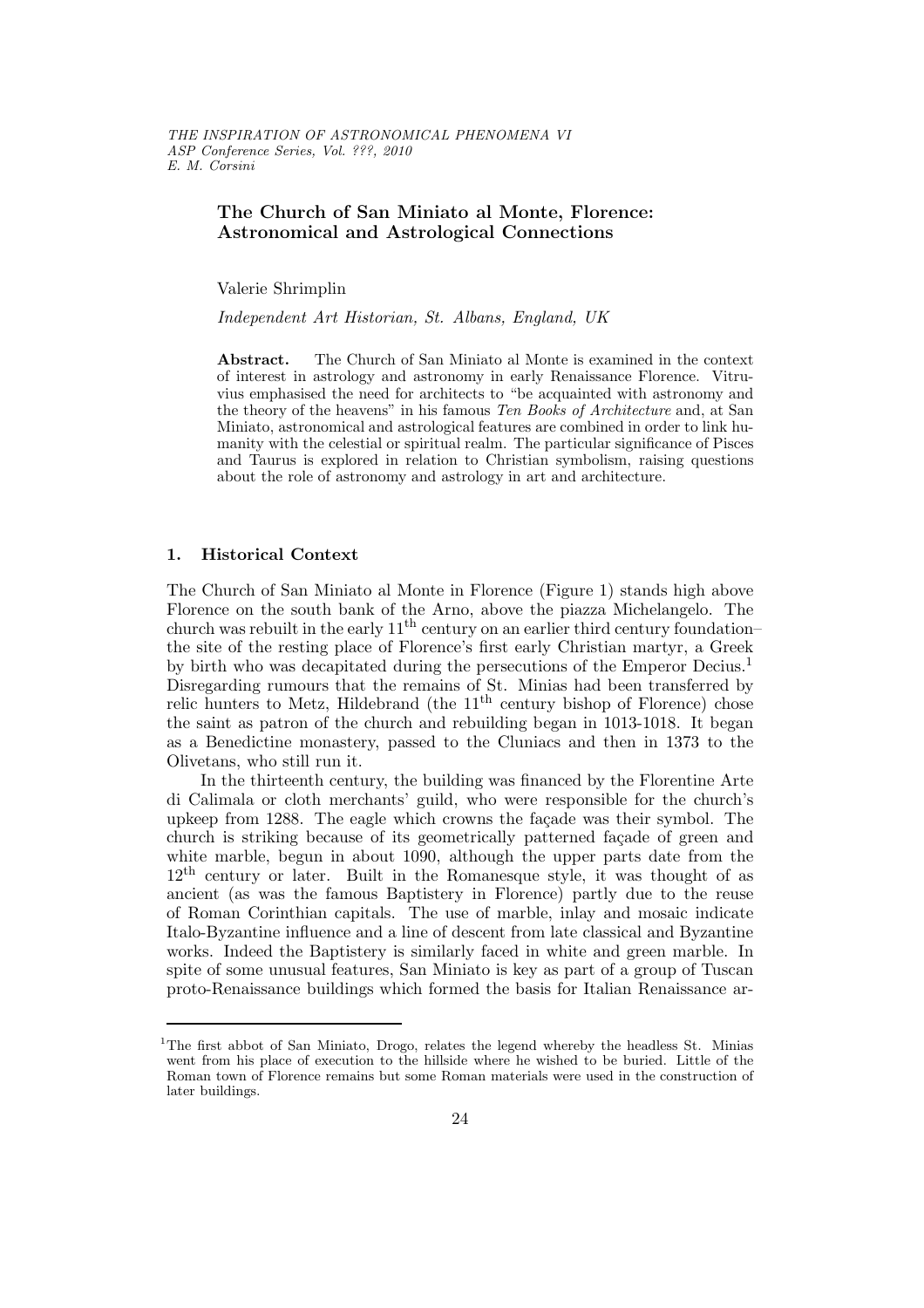

Figure 1. TO BE DONE.

chitecture, particularly the works of Alberti. The basic plan, with nave and two side aisles is traditional but the paving appears oriental in flavour. The interior marble pavement dates from the early  $13<sup>th</sup>$  century and, most significantly, a large zodiac panel (marble) was ceremoniously installed at sunrise on 28 May 1207 (Figure 2).

Significant developments took place later in the thirteenth century, such as the creation of the mosaic on the façade, with Christ between the Virgin and St. Minias (1260) and the apse mosaic of the same subject (1297). San Miniato was mentioned by Dante (alongside the Florence Baptistery and the Badia monastery). Expansion continued in the fifteenth century with the addition of major chapels (the Chapel of the Cardinal of Portugal and the Chapel of the Crucifixion) containing artworks by major artists of the time–Baldovinetti, della Robbia, and Michelozzo. The church was thus a key monument in Florence and indicative of the rise of Florence as a powerful city state in the early Renaissance. Sponsorship derived from finance and the cloth trade, resulted in a huge building programme, much of which was ecclesiastical in nature. Motivation was still religious, as the chapels and art works still aimed at opening doors into Heaven for their patrons. The church of San Miniato suffered at this time however, since the Campanile collapsed in 1499 and was rebuilt in 1523 to the original design. In 1529, when Michelangelo organised the defences of Florence under siege from foreign armies, he specially advised they should be extended to embrace the hill of San Miniato and the belfry/tower should be protected from artillery fire by mattresses. Some restoration work on the marble coverings of columns and walls took place in the nineteenth century, but the roof (albeit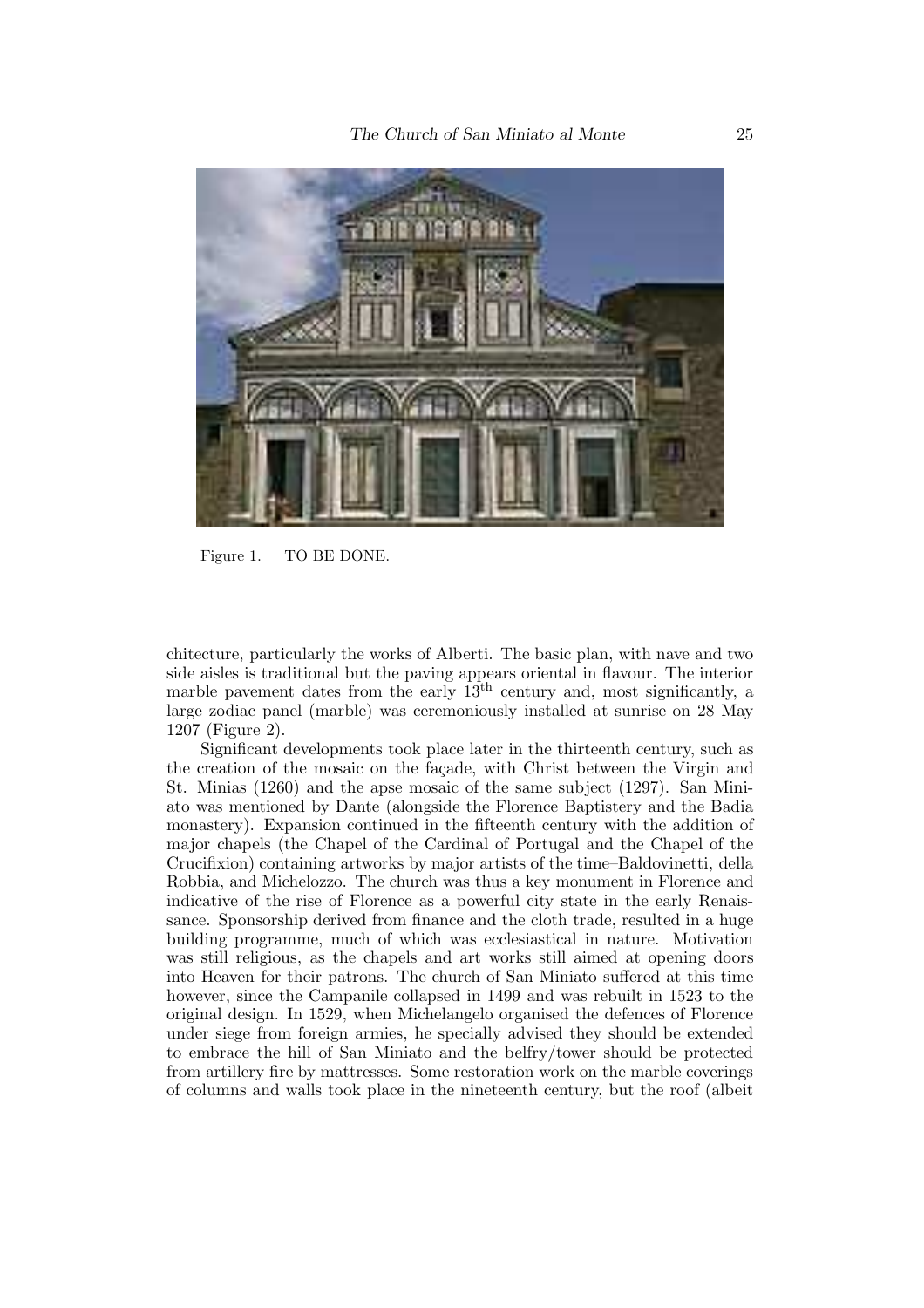#### 26 Shrimplin

restored) dates from 1322. Even in the twentieth century, San Miniato was the inspiration of a poem by Oscar Wilde.<sup>2</sup>

The Church has been identified as having both astronomical and astrological significance in terms of its orientation, but in particular because of the fine marble zodiac panel, known to have been installed at sunrise on 28 May 1207 (almost exactly 800 years ago). At the spring and autumn equinoxes, light is focussed on the sign of Taurus in the panel. It is also significant that a shaft of light falls on Christ's foot which in turn points down to the crypt containing the bones of St. Minias.

#### 2. Astrology and Astronomy in Medieval and Early Renaissance Florence

The importance of astronomy and astrology in art and architecture was highlighted by Vitruvius in his Ten Books of Architecture:

The architect should be equipped with knowledge of may branches of study and varied kinds of learning. . . skilful with the pencil, instructed in geometry, know much history, have followed the philosophers with attention, understand music, have some knowledge of medicine know the opinion of the jurists and be acquainted with astronomy and the theory of the heavens (Book 1, Chapter 1).

The architect should be able "to find east, west, north and south" and "be acquainted with the theory of the heavens" (Book 9, Chapter 1). Born around 80-70 B.C., Vitruvius died c. 15 B.C., but his writings were the only surviving major book on architecture from classical antiquity. Rediscovered in the early fifteenth century, traditions established by Vitruvius never really died out.

Vitruvius' works came to underlie much of the architecture of the Italian Renaissance. Alberti's reformulation of the Ten Books, was written in 1452. Even in medieval Florence, the importance of symbolic meanings was evident.

 $2$ OSCAR WILDE, San Miniato.

See, I have climbed the mountain side Up to this holy house of God, Where once that Angel-Painter trod Who saw the heavens opened wide, And throned upon the crescent moon The Virginal white Queen of Grace, Mary! could I but see thy face Death could not come at all too soon. O crowned by God with thorns and pain! Mother of Christ! O mystic wife! My heart is weary of this life And over-sad to sing again. O crowned by God with love and flame! O crowned by Christ the Holy One! O listen ere the searching sun Show to the world my sin and shame.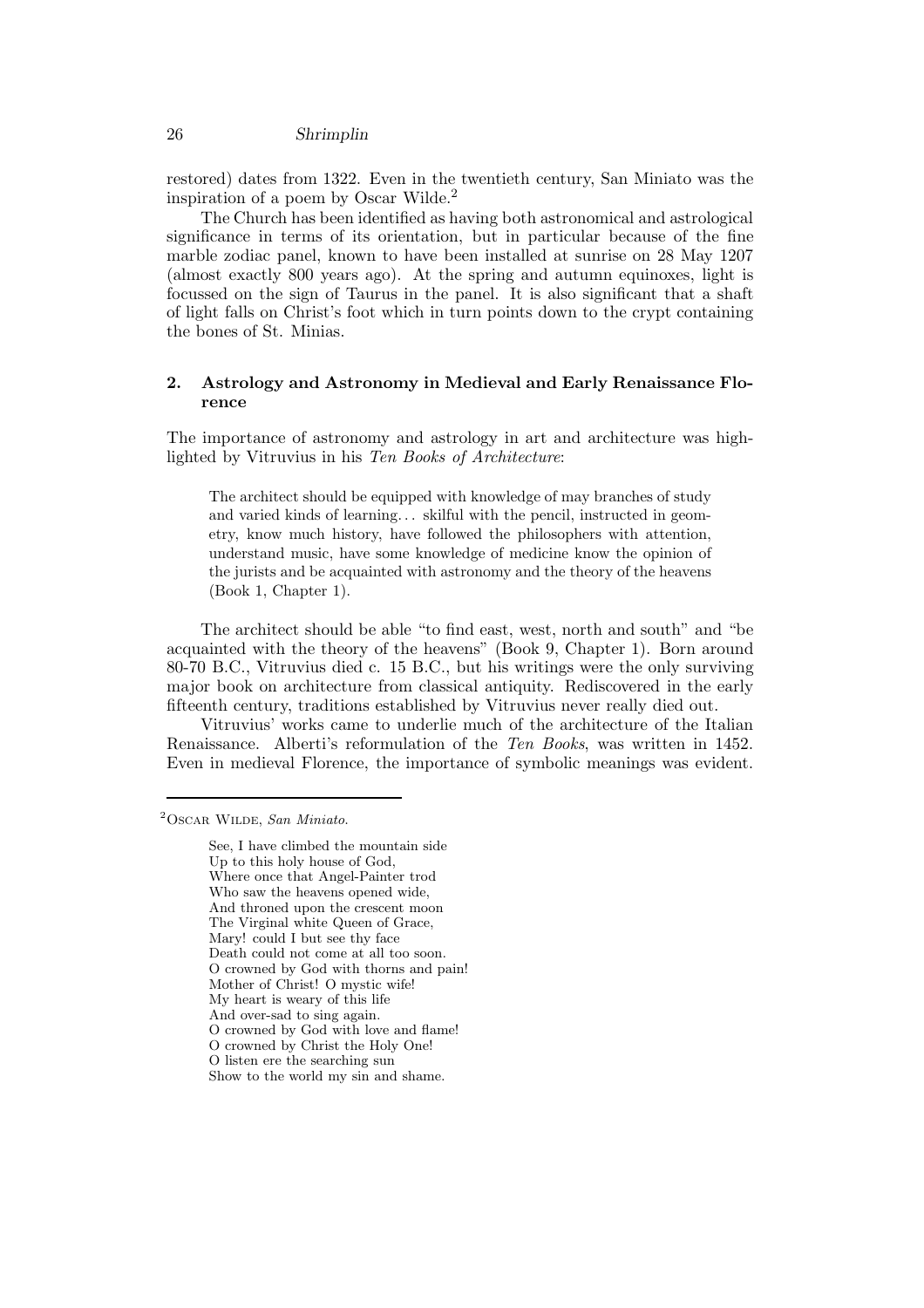

Figure 2. TO BE DONE.

Symbols were not mere decoration, but chosen for a very specific purposes in medieval Florence. Medieval masons made extensive use of astronomical orientations, sunlight, inscriptions and secret symbolism, uniting traditional lore, ancient wisdoms and theology. Orientation, for example, was considered as a practical device used to relate earthly buildings to the cosmos and symbols that originated in antiquity were adjusted to Christian world vision. This may well have been connected with the wish to encourage converts in the early days. For example, the analogy between Christ and the sun god or Apollo (emphasised from the  $3<sup>rd</sup>$  century) appeared to present Christianity to the masses as an acceptable version or simply a different reading or development of previous traditions.

## 3. Astronomical Orientations and Astrological Zodiacs in Ecclesiastical Architecture

Apart from the astronomical orientation of Christian churches, astrological signs and symbols were also adapted to Christian art and architecture. The theme of zodiacal symbolism in particular was adopted by church/cathedral builders of the middle ages, used as symbol of the passing of time. The Zodiac ("circle of little animals" in Greek), is the narrow band of sky through which the Sun, Moon and planets travel. It is divided into twelve signs that reflect the changing cycles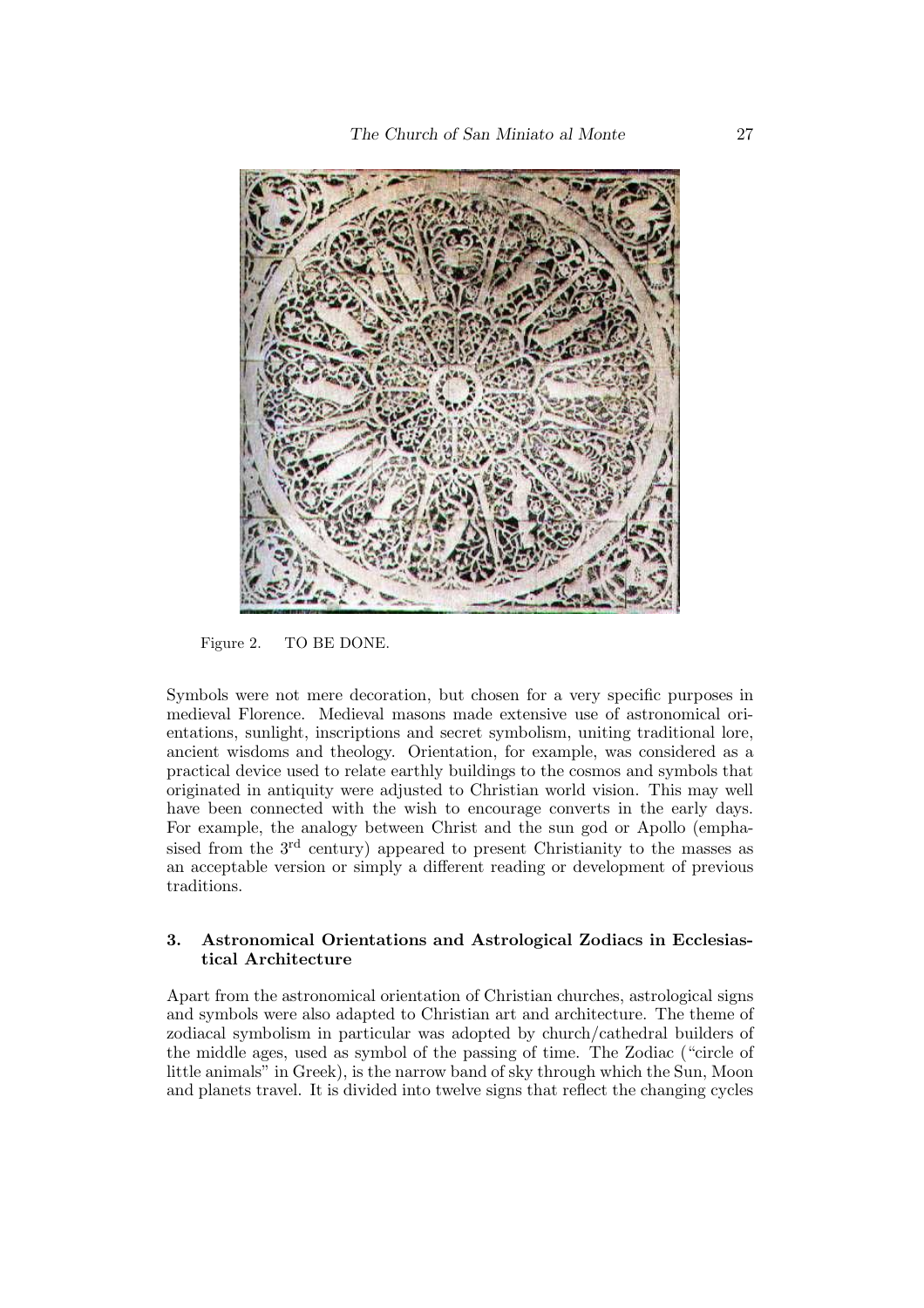of the year. The Zodiac was frequently Christianised through the association of the twelve signs of the zodiac with, for example, the twelve apostles<sup>3</sup> and also with the labours of the month. Architectural designs were also closely related to the use of astrology as a basis for the seasons of the year, linking humanity with the celestial or spiritual realm. Excellent examples still surviving as sculptural decoration in many of the great twelfth century French Cathedrals, such as Chartres, Vezelay, Amiens and Notre Dame, but also further afield in Canterbury, as well as in Italy in Parma and the Sacra di San Michele in the Val di Susa which, significantly perhaps, is also of Benedictine origin. The zodiac is also found depicted in Church furniture and architecture, such as the lead font at Brooklands in Kent (an Augustinian foundation of the 1100s).

In Florence, the Baptistry is one of the oldest sites with astronomical overtones. Like San Miniato, it is built in green and white marble, with reused Roman capitals which led to it being similarly considered more ancient that it actually is. The inlaid marble zodiac (Figure 3) shows the interest in the apparent movement of the sun in relation to the octagonal building. Solar rays enter through a hole in the cupola and project shadows onto the signs of the zodiac, enabling the path of the sun to be followed during the year. Unfortunately, during some alterations and developments in the thirteenth century, the marble zodiac was moved to the eastern part of the building so it is difficult to determine its original position and function, for example whether it was intended to be symbolic and decorative or actually to function as a solar clock. The symbol of the sun at centre is however clear–which is not to be taken as precursory to Copernicus, but rather as emphasis on Christ as the sun, giver of light and life. In addition to the symbolism of the sun, as we shall see, the particular significance of Pisces and Taurus can be explored in relation to Christian symbolism, raising questions about the role of astronomy and astrology as linked with Christian tradition.

# 4. The Zodiac at San Miniato

Unlike its companion in the Baptistery, an inscription at San Miniato informs the viewer of the date and origin of the zodiac. The inscription reads: "HIC UALUIS ANTE. CELESTE NVMINE DANTE; M.CCVII. RE METRICUS ET IUDEX. HOC FECIT CONDERE IOSEPH; TINENT DE ERGO ROGO CRISTUM. QUOD SEMPER UIVAT IN IPSUM;  $\overline{\text{TEPOREMTE}}$ " (translated as: "Here before the doors - the divine image of heaven manifesting - 1207 - one skilled in measure and a judge - Joseph caused this to be built/founded - therefore I pray/ask Christ - who always lives in Him"). Its inclusion is clearly very significant and presents a curious intellectual puzzle in terms of its relation to

 $3$ For the association of the apostles with the 12 signs of the zodiac, and the labours of the month, see Seznec (1972, p. 73). Astrology was used as a classification system for the elements, seasons and humours (Seznec 1972, 49ff), but a Christian interpretation was given as they were linked to Christian ideas and ideals. For example, associations were made between the Evangelists (Lion/Mark/Leo; Eagle/John/Scorpio; Human/Matthew/Aquarius; Bull/Luke/Taurus) relating to astrological symbols. The labours of the month also acted as a handbook for year round activities. The wide diffusion of astrological beliefs is also evident in Santa Maria Novella (Seznec 1972, Fig. 22).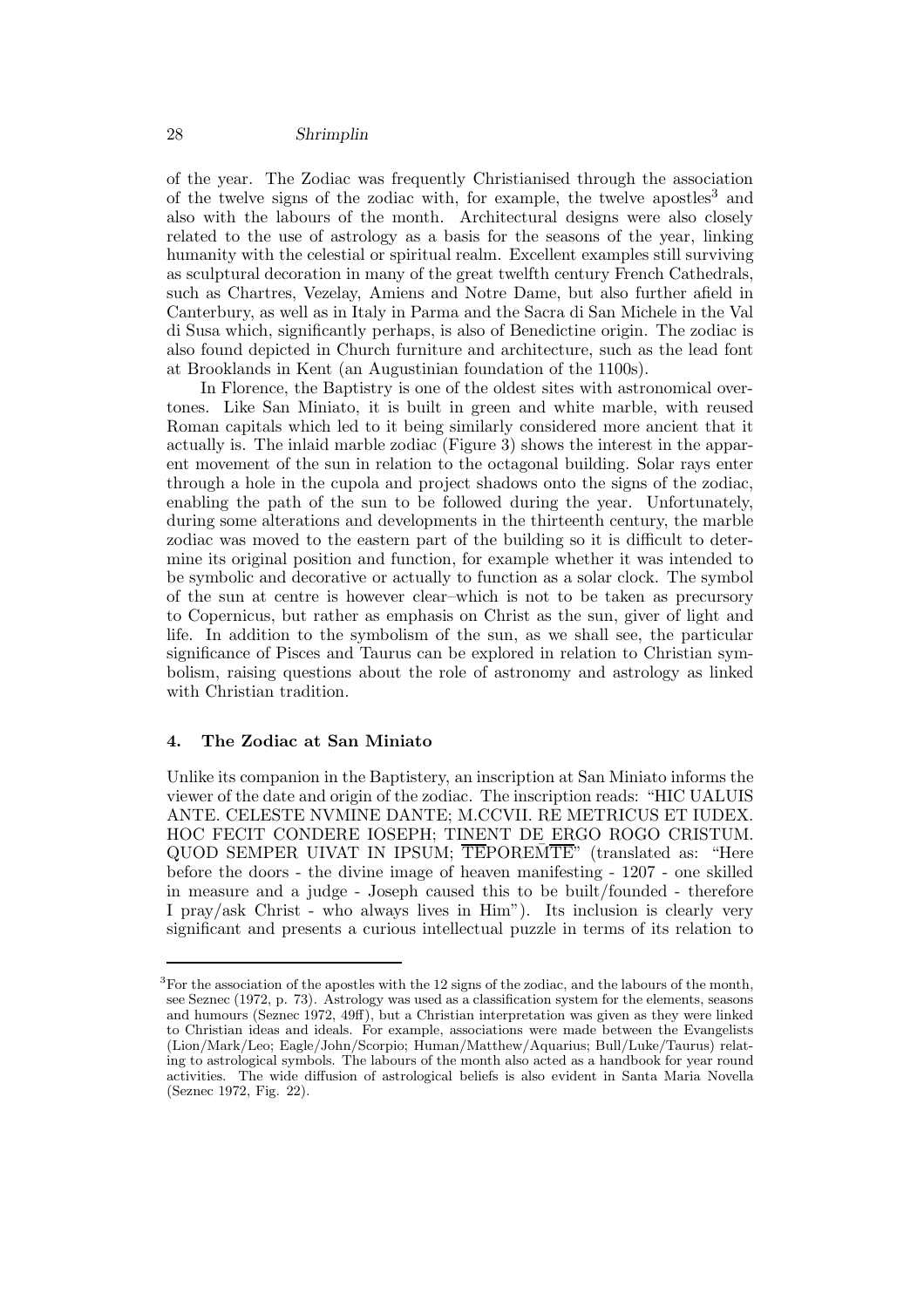

Figure 3. TO BE DONE.

the Christian iconography of the Church. From the inscription, we know there was a special ceremony and it was installed at a very particular time, possibly in some way to protect the church and its people. The inclusion of the zodiac in such a prominent position is clearly highly significant and the signs of the zodiac surrounding a sun-Christ emblem, indicates that Christ is lord of the universe and time, not that the church has been invaded by pagan astrology. It has been argued, by Fred Gettings in his major study on San Miniato, that this was directed against the pessimism of Joachimite prophesies of the time that predicted doom and gloom. The inclusion of the zodiac can be read as uniting heaven with earth, and linking Christ with the solar forces source of life and love). Gettings also examines possible hidden references to numerology, Luna, Venus, Mercury, Mars, and other planets.

The Byzantine and 'eastern' overtones in the design can also lead to speculation that the 1204 sack of Constantinople (during the fourth crusade) possibly led to an exodus of Byzantine artists at the time, who may well have been involved in the work. It has been suggested, in fact, that Byzantine influence and elements in the design could be evidence that the panel was brought from Byzantium itself. Analysis of the type of marble might be able to prove or disprove this. However, the similarity with the zodiac in the Baptistery generally leads to the conclusion that the two zodiacs were both made locally, in situ, even if influenced (as indeed were other iconographical designs), by the Italo Byzantine tradition. In both the zodiac itself, as well as in other elements in San Miniato, the Sun, Pisces and Taurus are particularly emphasised–the very elements that have parallels in Christian iconography and symbolism.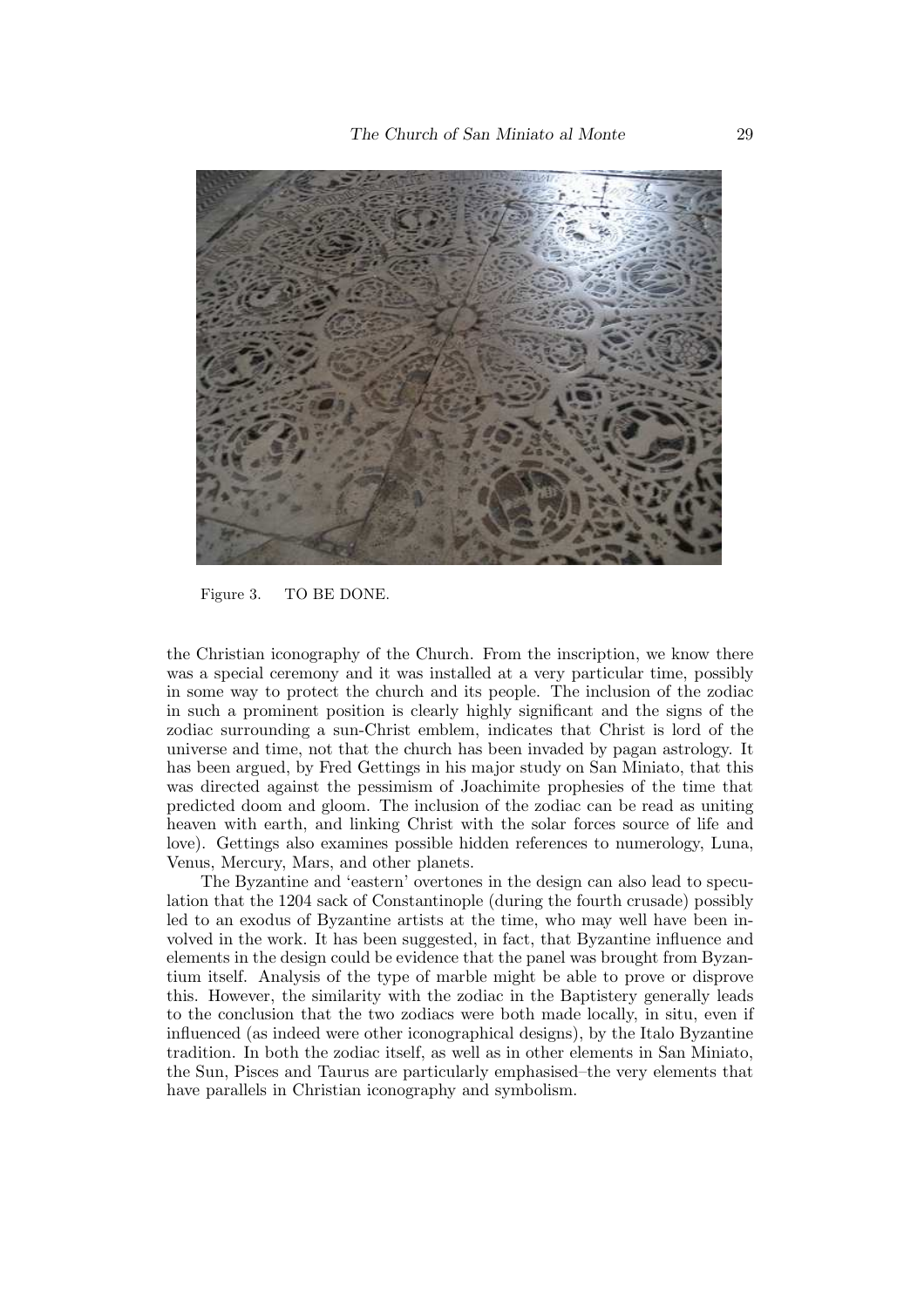## 5. Orientation

The zodiac at San Miniato, is arranged so that sunlight falls on particular symbols at particular times of year. The Church is not, as normal, oriented with the altar in the east to face sunrise (often precisely orientated to sunrise on feast day of the patron saint). This also causes the rays of the setting sun to illuminate the west front of Christian churches.

At San Miniato, by contrast, each August, a stream of light falls onto Christ's foot which in turn points down to the crypt containing the bones of St. Minias. The interior and exterior of the church are united by the annual movement of the sun, which is key to the symbolism of the church. The image of Christ as light/sun is emphasised, even though of course it would be inappropriate at this time to maintain any heliocentric overtones for the depiction of Christ as sun, even in the central sun-symbol of the Baptistery mosaic (Figure 2). The director of works would have been a monk, with the task of ensuring that such astronomical or astrological features in art and architecture were in accordance with the theological concepts of the time. Art (artefacts) were viewed art in terms of symbols. Functional, didactic, narrative-historical and aesthetic values were somewhat secondary.

#### 6. Pisces

In addition to the unusual orientation, leading to sun symbolism, the use of the fish symbol is highly significant at San Miniato. Figures eating fish are depicted on the façade, as well as internally on the screen (Figure 4) where fish are depicted vertically either side to entrance into the high altar, that separates the monastic from lay area.

These invite the spectator to look upwards towards the apsidal mosaic of Christ in glory between Mary and St. Minias. More important still, is the fish symbolism in the pavement zodiac itself. In the zodiac, the fish of Pisces are parallel not opposite as elsewhere. Only in Milan Cathedral do they also appear with heads at the same end (Figure 5).

The emphasis at San Miniato seems to suggests a particular significance and Pisces here seems to serve as a symbol of  $Christ.4$  The use of fish symbolism for Christ is commonplace form the catacombs (where there are well known examples in the Catacomb of St. Callixtus and St. Sebastian). It derives of course from the acronym "ICHTHYS" (the Greek word for fish whose initial letters bear the meaning "Jesus Christ Son of God Saviour").<sup>5</sup> The fish is also seen as a symbol of resurrection, in the story of Jonah and the fish/whale as symbolic of the resurrection of Christ that precedes resurrection of all men (which is fundamental to Christianity). It is hardly surprising therefore that Pisces plays such a significant role. In the zodiac, Pisces is related to the concept of the fish as symbol of Christ, as well as the movement of the sun on its daily

<sup>4</sup>Depictions of pisces invariably present the fish in opposite direction. The example in Milan Cathedral is also exceptional to this.

<sup>&</sup>lt;sup>5</sup>In Greek,  $IX\Theta Y\Sigma$  is taken to stand for  $I\eta\sigma o\nu\zeta X\rho\iota\sigma\tau o\zeta \Theta\varepsilon o\nu Y\iota o\zeta \Sigma\omega\tau\eta\rho$ .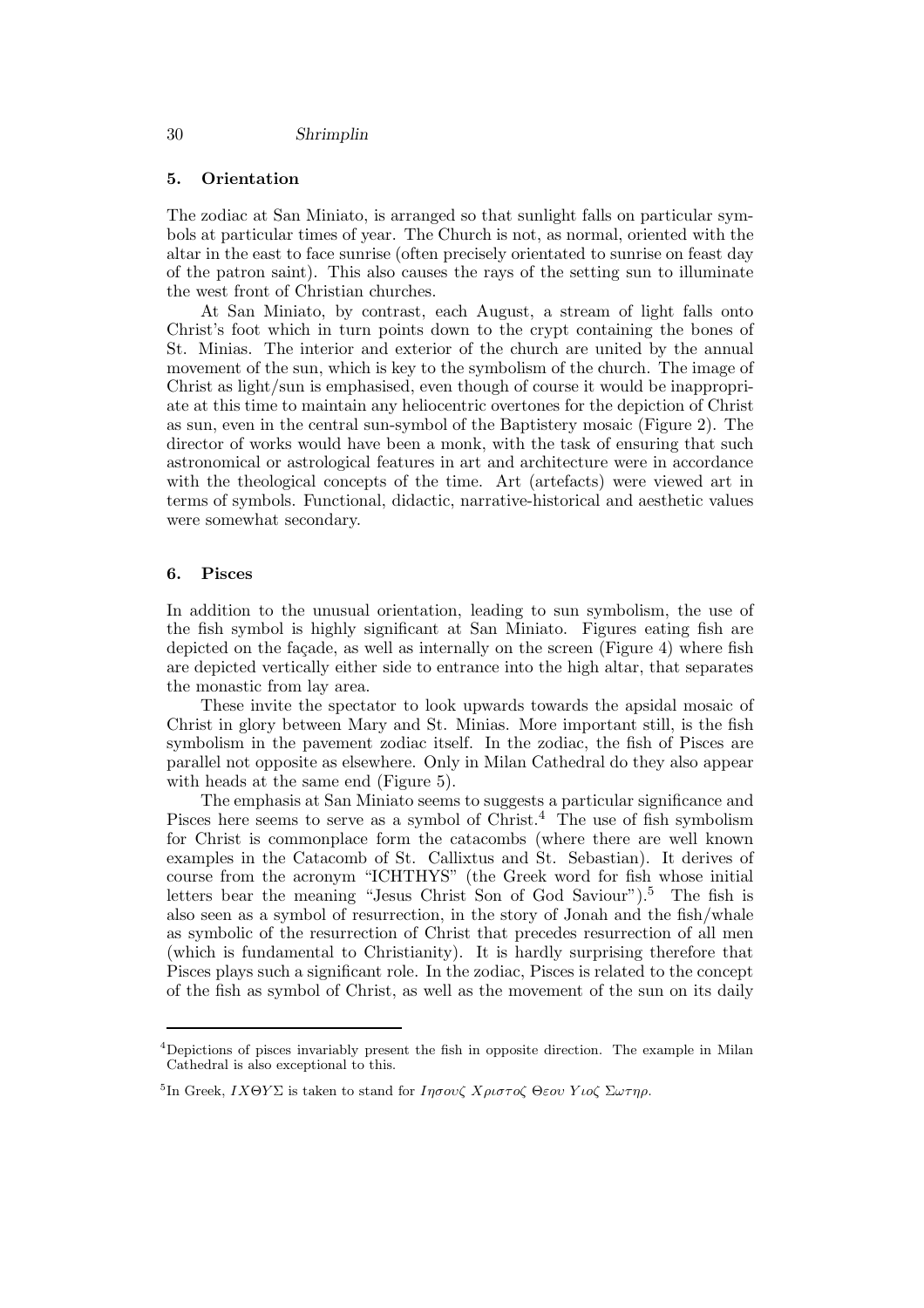

Figure 4. TO BE DONE.

and annual paths, thus linking the "pagan" zodiac with the early Christian tradition and solar symbolism in medieval art. The zodiac, the fish o the left wall and Christ's foot are all illuminated by direct rays of sunlight at specific times. Shafts of sunlight illuminate the various symbols in early March and early October.<sup>6</sup>

#### 7. Taurus

In addition to the emphasis on Pisces, and the analogy with Christ as ICTHYS, a further astronomical association is made with Taurus, since this is the first sign of the zodiac on the pavement to be illuminated by the sun at the spring and autumn equinoxes.

The sign of the bull is associated with the head, neck and throat, and became the symbol for St. Luke, writer of the Word. An association also exists with Christ for a variety of reasons Taurus represents the Word, the vocal chords, and what comes out of the mouth or throat. It is known that on 28 May 1207 (according to the inscription) there was a special grouping of planets in Taurus. Gettings points out that there were no fewer than five planets in the constellation of Taurus on that day–a very rare occurrence, about which medieval astronomers were likely to have known, even had they not had the necessary instruments to observe in detail. So the emphasis on Taurus seems more than coincidence and it could well relate to Taurus as an earth sign, and a reminder of Christ on earth. In addition, Taurus also has similar sacrificial

 ${}^{6}$ Gettings (40) takes into account the precession and calendrical changes over 800 years.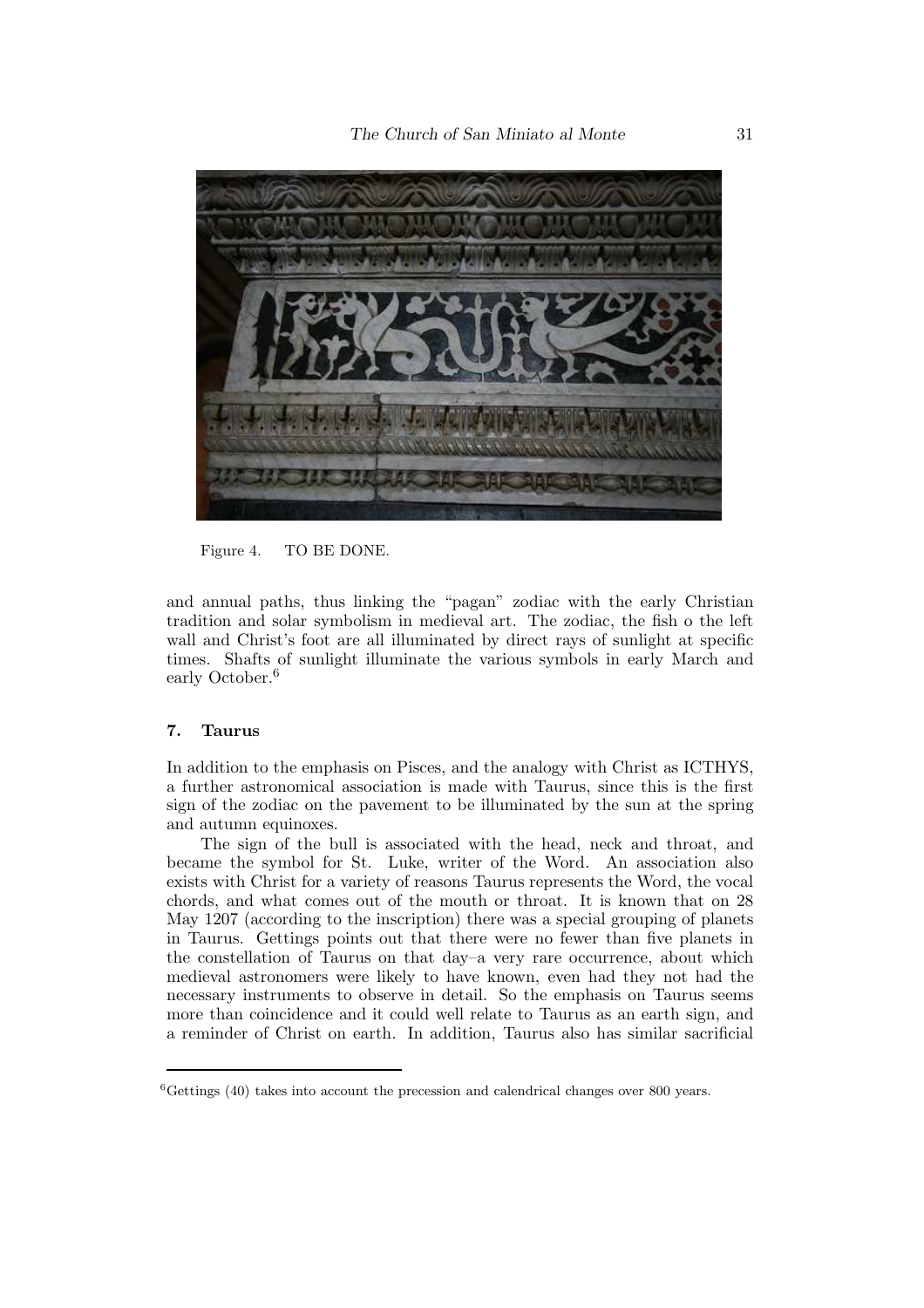32 Shrimplin

![](_page_8_Picture_1.jpeg)

Figure 5. TO BE DONE.

overtones as does Christ, who spills His blood to redeem mankind. And the feature of a bull/Taurus sign in the later tomb of the cardinal prince of Portugal seems to indicate that the symbolism was recognized by the later architect in the fifteenth century who again drew a link between the concept of sacrifice and the healing power of (Bull's) blood.

Finally, it is also worth mentioning that on the zodiac floor mosaic, the astrological symbol of Cancer also appears to have a special emphasis. The sign is given prominence, being encircled in its own "medallion" and appears smudged in comparison to the rest of the signs, possibly because it has been excessively walked on or touched. Placed inside a circle, at the top of the wheel it faces the sanctuary, possibly because of emphasis on the summer period when light is longest–begins at the Solstice.

#### 8. Conclusions

The emphasis on astrology, combined with Christian symbolism seems clear in the 13th century designs at San Miniato al Monte. The features of Pisces and Taurus, both of which serve as analogous to Christ are significantly used and emphasised, thus demonstrating how astrological and hermetic traditions continued to permeate medieval art and symbolism. Astrological lore is seen as one of many ancient streams of influence on the medieval mind that focussed on symbolism in art and architectural decoration. In the Secret Zodiac, Gettings suggests that the San Miniato church in Florence was founded to coincide with a stellium of stars in Taurus on 28 May 1207. There are Zodiac symbols inside and a mysterious Latin inscription. At certain times of the year the Pisces